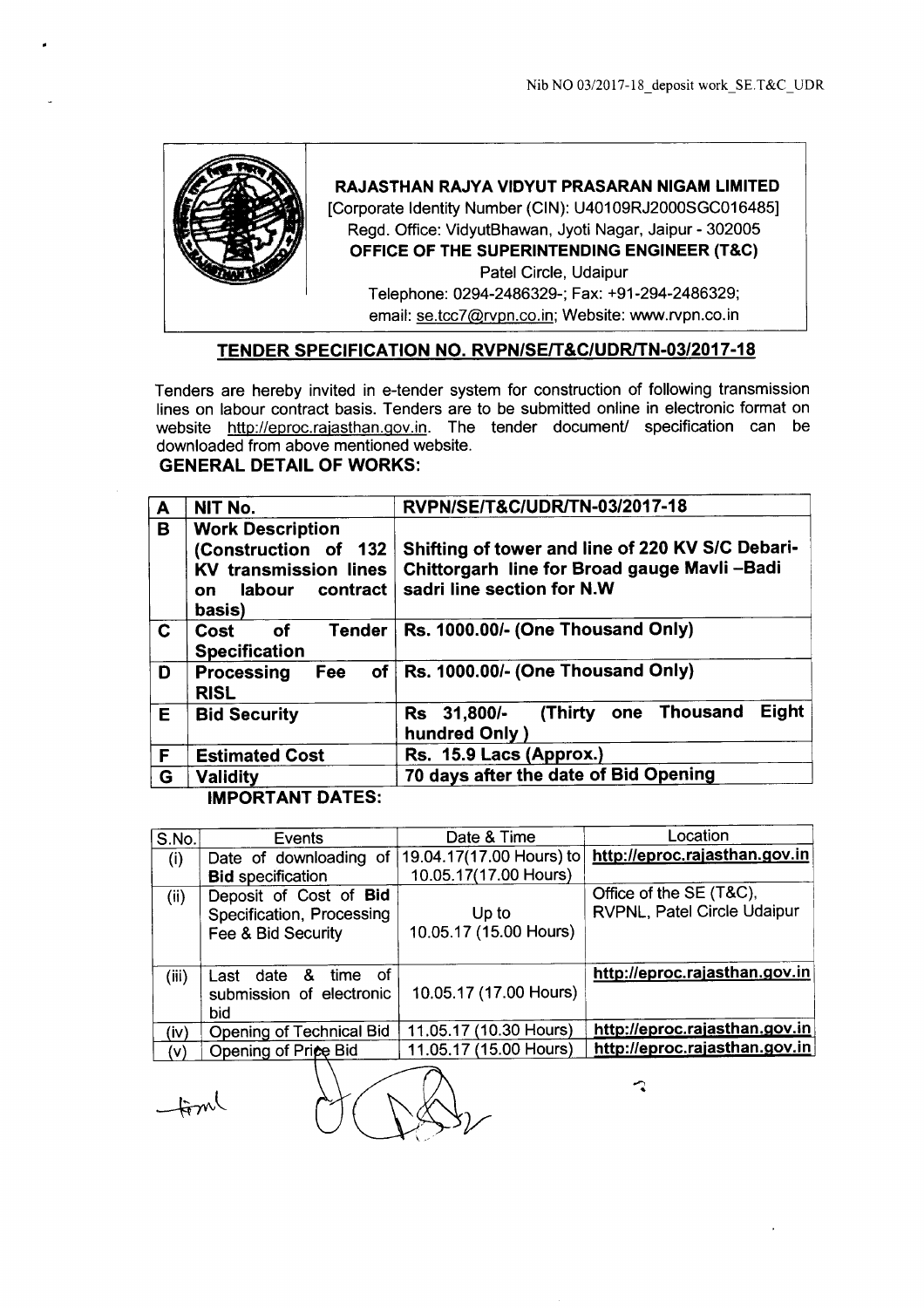#### NOTE:

1. The bidders are requested to submit their bids prior to last date of submission to avoid Non-submission of their bids up to prescribed date due to non-availability of *I* hanging of website at last moments. The date of submission of bids will not be extended if system is hung up in last hours or congestion.

2. Furnishing of Bid Security / Exemption certificate is essential otherwise the electronic bid will not be opened.

3. (i) The bidder will have to deposit prescribed cost of Bid specification by DO/Banker's cheque of schedule Bank payable at Udaipur in favour of Accounts Officer (T&C), **KVPN Ltd., Udaipur** up to stipulated date & time in the office of the S.E (T&C), RVPN,<br>Udaipur.

(ii) The bidder will have to deposit prescribed Bid Security by DO/Banker's Cheque of schedule Bank payable at Udaipur in favour of Accounts Officer (T&C), RVPN Ltd., Udaipur up to stipulated date & time in the office of the S.E (T&C), RVPN, Udaipur.

(iii) The bidder will have to submit prescribed processing fee by DO/Banker's Cheque of schedule Bank in favour of M.D, RISL payable at Jaipur) up to stipulated date & time in the office of the SE(T&C),RVPNL, Udaipur.

4. Bid security is to be furnished also by the Vendors registered with the NIGAM.

5. The Central and State Govt. undertaking/Corporations and companies are exempted<br>from furnishing of bid security. However, they have to unlead convert from furnishing of bid security. However, they have to upload copy of certificate/documentary evidence in support of their being Govt. undertaking, with their bid.

6. Offers of bids without relevant documents with respect to qualifying requirements shall not be considered.

7. Technical and Commercial deviations, if any, shall only be mentioned in Schedule-VIII Section IV 'Departure from the Specification' attached with this specification. Mentioning of such deviations elsewhere in the offer will not be considered as deviation. The printed terms and conditions of firms, if any, attached with the tender will not be considered. RVPN shall have right to accept or reject these deviations.

8. Offers of bids without Schedule-I to X and without relevant documents with respect to qualifying requirements shall not be considered.

9. Any cutting / over writing in the figures of tendered documents should also be clarified / indicated in words duly signed.

10. The bidders are required to furnish the clarification/confirmation/ documents sought subsequent to opening of bid within specified time failing which, the case shall be finalized/decided on the basis of available information. The responsibility of being ignored on account of delay in furnishing of desired information/documents shall be of the bidder.

11. The Bid documents can be downloaded from web site http://eproc.rajasthan.gov.in. Details of this Bid notification and pre-qualification criteria can also be seen in NIT exhibited on website www. rvpn.co.in and http://sppp.raj.nic.in. Bids are to be submitted online in electronic format only on website http://eproc.rajasthan.gov.in.

12. The bidders who are interested in bidding can download Bid documents from http://eproc.rajasthan.gov.in up to the stipulated date & time.

13. Bidders who wish to participate in this Bid will have to register on http://eproc.rajasthan.gov.in (bidders registered on eproc.rajasthan.gov.in before 30.09.2011 need to register again). To participate in online Bids, bidders will have to procure Digital Signature Certificate (Type-II or Type-III) as per Information Technology Act-2000 by using which they can sign their electronic bids. Bidders can procure the same from any CCA approved certifying agency i.e TCS, Safecrypt, Ncode etc. or they may contact e-Procurement Cell, Department of IT & C, Government of Rajasthan for future assistance. Bidders who already have a valid Digital Certificate need not to procure a new Digital Certificate.

Contact No.  $0141 - 4022688$  (Help desk 10.00 AM to 6.00 PM on all working days) e-mail eproc@rajasthan.gov.in

 $\overline{\mathcal{L}}$ 

Address: e-Procurement Cell, RISL, Yojana Bhawan, Tilak Marg, C-Scheme, Jaipur 14. Bidder shall submit their offer online in electronic formats both for technical and financial proposals. However, cost of specification and Bid Security in the office of Accounts Officer (T&C), RVPN, Udaipur and Processing Fee with S.E (T&C), RVPN,

 $-{\bf k}\!\cdot\!{\bf w}$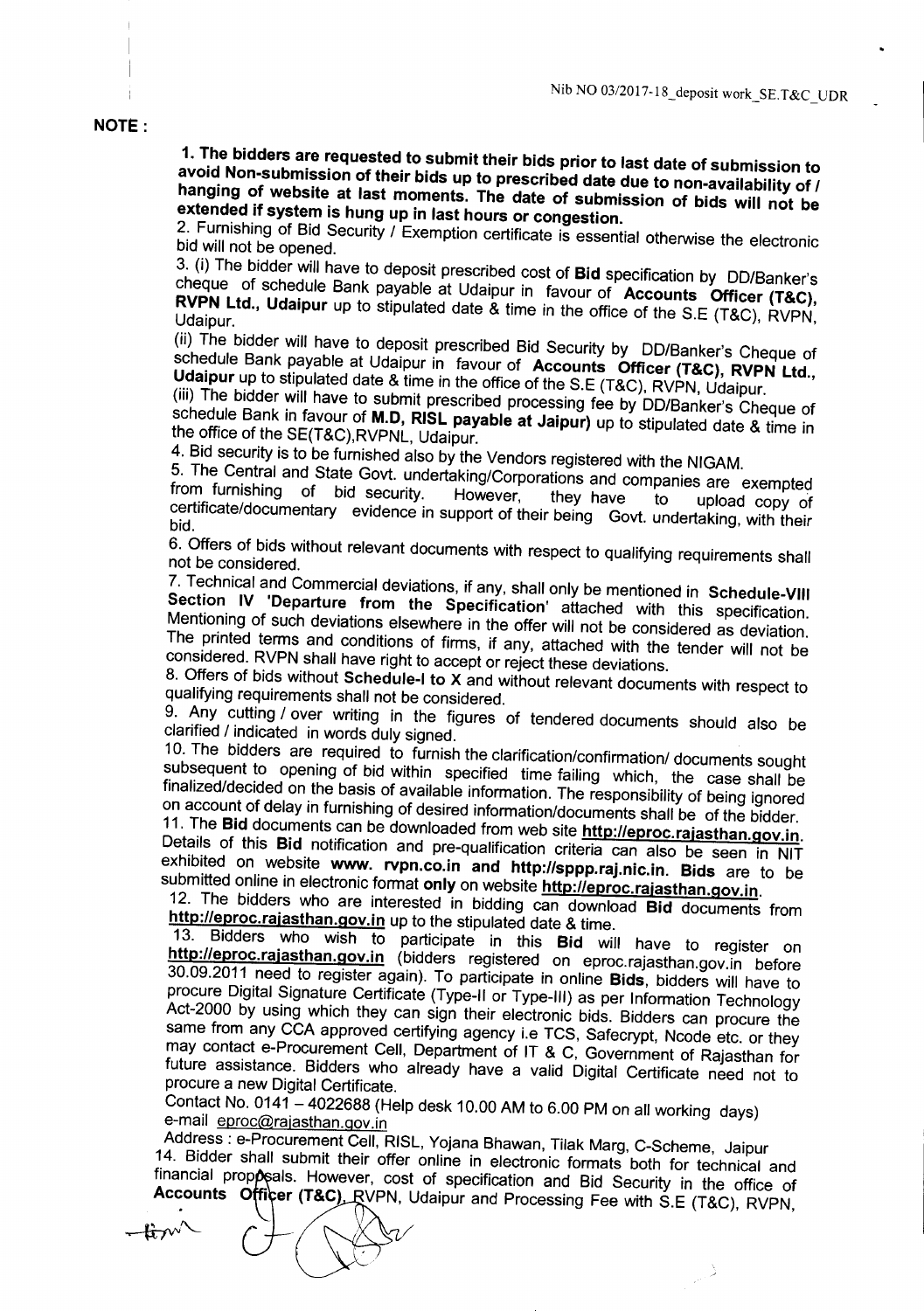Udaipur should be submitted physically at Patel circle, Udaipur Office, up to stipulated date & time. The Bidders shall upload scanned copies of receipts / acknowledgement of above fee documents along with their online bid.

15. Before electronically submitting the Bids, it should be ensured that all the papers including conditions of contract are digitally signed by the Bidder.

16. Bidders are also advised to refer "Bidders Manual" available under "Downloads" section for further details about the e-Bidding process.

17. The tenders are being invited by Superintending Engineer[T&C] Rajasthan Rajya Vidyut Prasaran Nigam Limited having office at Patel Circle Udaipur [Rajasthan] E-mail id is se.tcc7@rvpn.co.in and contact no. is 9413393714, Sh. D.P.Jaroliya, TA to SE[T&C] RVPN Udaipur.

18. The procurement process shall be governed by RTPP Act 2012 and RTPP Rules 2013.

19. The construction work is to be done as per RVPN BSR-2015 effective from 01.04.2015 for which Bill of Quantity (BOQ) shall be provided with Bid specification.

20. The work is to be completed within 6 Months of placement of order (one month time for mobilization of resources in addition to the above mentioned completion Time).

21. Qualifying Requirement: Only those firms who have completed construction of work of minimum 1.5 Km. line of 132KV & above voltage level in last two years with experience in execution of modification work of EHV line at minimum 02 Nos. Railway crossing under line shutdown condition & period & also railway block periods.

22. The Purchaser does not bind himself to accept the lowest or any Bid or any part of the Bid and shall not assign any reason(s) for the rejection of any Bid or a part thereof.

23. The bidder will have to quote the FIRM prices inclusive of all taxes and duties and other related cost.

24. The online tenders will have to be digitally signed and submitted in time specified on http://eproc.rajasthan.gov.in in the following manner:-

#### ONLINE SUBMISSION:

The tenderer have to submit their bid in 3 covers comprises of

## (a) Cover 1 (.pdf) : FEE (scanned copies)

(i) Proof of depositing cost of tender specification i.e. the receipt issued by the Accounts Officer (T&C), RVPN Ltd., Udaipur on account of depositing the cost of tender specification through DO/Banker's Cheque payable in favour of Accounts Officer (T&C), RVPN Ltd., Udaipur

(ii) Proof of submitting Processing Fee i.e. the acknowledgement issued by the Executive Engineer (TA to SE T&C) Udaipur on account of depositing the processing fee through DO/Banker's Cheque in favor of M.D, RISL payable at Jaipur.

(iii) (a) Proof of depositing bid security i.e the receipt/ acknowledgement issued by the Accounts Officer (T&C), RVPN Ltd., Udaipur on account of depositing bid security through DO/Banker's Cheque payable in favor of Accounts Officer (T&C), RVPN Ltd., Udaipur or bank guarantee in prescribed format.

(b) Bid security is to be furnished also by the Vendors registered with the NIGAM.

(c) The Central and State Govt. undertaking/Corporations and companies are also exempted from furnishing of bid security. However, they have to upload copy of certificate/documentary evidence in support of their being Govt. undertaking, with their bid.

## (b) Cover 2 (.pdf) :TECHNO COMMERCIAL BID (scanned copies)

The technical information has to be prepared very carefully since it will be the basis for the pre-qualification of bidders. Only relevant and to the point information should be indicated. Tenderers should neither supply information not requested in the specification nor make any comments. Failure to provide any required information, may lead to the rejection of the offer. Tenderer must read Section-I, Section-II, Section-II(A), Section-III & Appendix of specification very carefully before signing on it. Similarly, Schedules-II to X of Section-IV, Documents in support of qualifying requirement & Bar-chart etc. must be signed digitally on each & every page by the authorized representative of the firm after filling requisite information/details, desired in the specification & PQR (Pre Qualifying Requirement).

# (c) Cover  $3$  (.xls): FINANCE: PRICE BID

This cover  $\phi$  onsists of price schedules (BOQ) for erection, testing and commissioning of

**-tim**